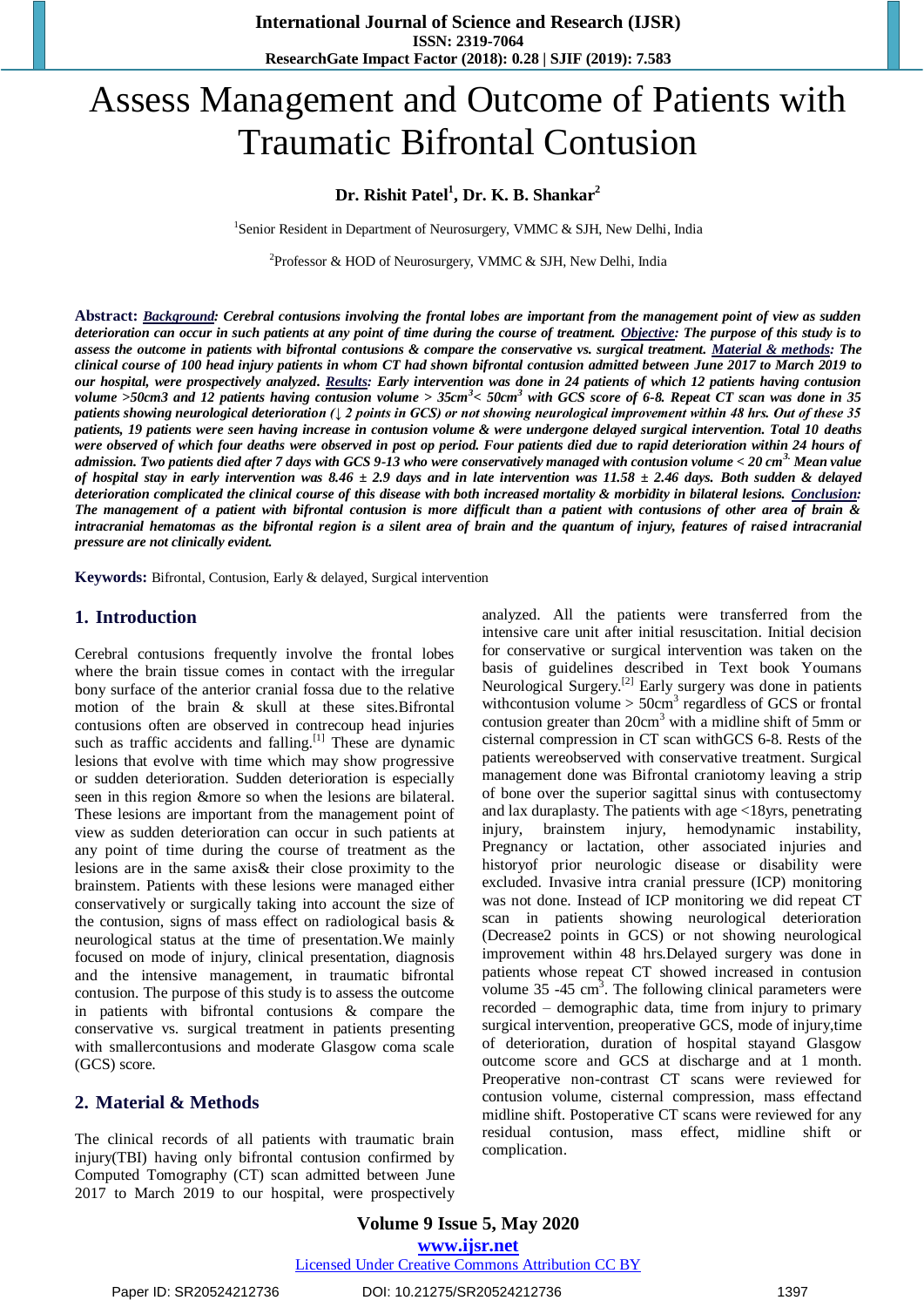#### **3. Results**

There were total 3149 patients of brain contusions of different region who were treated in this period out of which 100(3.1%) patients having only bifrontal contusion included in the study. Majority of the patients were in the age group of 21–40yrs. The commonest mode of injury was fall from moving vehicle in 74%patients followed, fall from height in 22% patients & assault in 4% patients.The male to female ratio was 7.3:1. Majority (94%) of patients had LOC, 24% of patients was suffering from vomiting and only 4% of patients had seizure and ENT bleed each. Motor deficient i.e. hemiplegia was present in very few patients (9%) on admission. Pupil was abnormal in 6% of patients. 60% of patients had skull bone fracture in occipital bone, and 9% had skull bone fracture in frontal bone.Early intervention was done in 24 patients of which 12 patients having contusion volume >50cm3 and 12 patients having contusion volume >  $35 \text{cm}^3$  <  $50 \text{cm}^3$  with GCS score of 6-8. Repeat CT scan was done in 35 patients showing neurological deterioration (↓ 2 points in GCS) or not showing neurological improvement within 48 hrs. Out of these 35 patients, 19 patients were seen having increase in contusion volume & were undergone delayed surgical intervention. Total 10 deaths were observed of which four deaths were observed in post op period. Four patients died due to rapid deterioration within 24 hours of admission. Two patients died after 7 days with GCS 9-13 who were conservatively managed with contusion volume  $< 20$  cm<sup>3.</sup> Mean value of hospital stay in early intervention was  $8.46 \pm 2.9$  days and in late intervention was  $11.58 \pm 2.46$  days. At the end of month, out of 90 alive patients who were either managed conservatively or underwent surgery, complications were seen in 14 patients with 5 patients suffered from hydrocephalus and subdural hygroma each and 2 patients suffered from chronic subdural hematomas and cerebrospinal fluid rhinorrhea each. In this study, majority of patients had good outcome on discharge (55%) and at the end of one month (61%).

#### **4. Discussion**

Contusive injury to the brain invariably is complicated by secondary injury due to microvascular dysfunction,<sup>[3]</sup> which worsens with time and leads to growth or expansion of the primary lesion. Microvascular dysfunction has numerous causes and correlates, including endothelial swelling, vasoconstriction, vasospasm, and occlusion due to platelet and leukocyte aggregation and adhesion. Cerebral cortical contusions are the most common computed tomographic (CT) finding in head injured patients, but only few need operative treatment.[4]The extravasated blood from the primary contusion, the edema, and the additional extravasated blood resulting from hemorrhagic progression of contusion together produce mass effect, which compresses adjacent healthy tissues, and if unchecked, leads to further ischemia. Together, these processes raise intracranial pressure (ICP), may cause herniation syndromes, and may necessitate surgical decompression to prevent death.Anterior skull base is frequently injured following head injuries &brain contusions are common sequelae of traumatic brain injury (TBI) at this area. Cerebral contusions are dynamic lesions that evolve with time which may show

progressive or sudden deterioration. Sudden deterioration is especially seen in bifrontal region & more severe when the lesions are bilateral.<sup>[2]</sup> Four of our patients died due to sudden deterioration (< 24 hrs of admission) who was admitted with GCS 14/15.This may be because shift (progression of contusion) is antero-posterior rather than lateral, so that the classical "warning" lateralising signs develop very much later.<sup>[4]</sup>It is recommended that patients with GCS  $\,8\,$  or less, contusion greater than  $20\,$  cm<sup>3</sup>, midlineshift of 5 mm or more, cisternal compression on CT scan and any lesion greater than  $50 \text{ cm}^3$  must be treated surgically.<sup>[5,6]</sup>Likewise we have operated 24 patients who are fitting into these criteria but 35 patients who were having lesser contusion volume &better GCS manage conservative, later clinically deteriorated out of which 19 patients had undergone delayed operation due to increase in contusion volume radiologically. Thus we will emphasize early surgical intervention in bifrontal contusion with volume of 20cm<sup>3</sup> - 35cm<sup>3</sup> regardless of GCS (in contrast to 50cm<sup>3</sup>). This is particularly true when ICP monitoring, enough ICU back up & proper monitoring of patients in wards for conservative management are not possible.The patients most likely to develop raised ICP are those with extensive bifrontal contusions, but an ICP of less than 30 mm of Hg in the first few days after injury does not exclude later deterioration.<sup>[4]</sup> Four of our patients died after 7 days, therefore if ICP monitoring is used, it may be needed for several days which increase the risk of complications. Some authors describe a less invasive predictor of the patient's clinical course with quantitative blood flow determination by Xenon enhanced CT in GCS greater than eight to prevent clinically undetected deterioration from central herniation. [8] Brain swelling in a contused area is commonly seen and is often a common cause of neurological deterioration leading todeath. There are three phases of brain swellingdue to contusion. The ultra-early phase occurs within first 24 h and is often the cause of clinical deterioration or death. The second phaseoccurs after 24-72hrs and progresses for 7-10 days.<sup>[11]</sup>The standard surgical treatment for hemorrhagic contusioniscraniotomy with evacuation of contusions. But this procedure is lesseffective when brain injury is diffuse and with severely raisedintracranial pressure resulting from brain edema.<sup>[12,13]</sup> In decompressive craniectomy followed by contusectomy patients had higher average GOS as compare to only craniotomy followed by contusectomy. Decompressive craniotomy is a better option in comparison to limitedcraniotomy with lesion evacuation to reduce raised intracranialpressure in these patients.<sup>[14,15]</sup> Moreover, brain lobectomy orcontusectomyalong with decompressive craniotomy is a usefuladjuvant in the management of severe head injury with contusionlarger than  $20 \text{ cm}^3$ . Aggressive management of brain contusion canlead to better outcome.[16] Mean value of hospital stay in early intervention was 8.46  $\pm$  2.9 days and in late intervention was 11.58  $\pm$ 2.46 days.

# **5. Conclusion**

The management of a patient with bifrontal contusion is moredifficult than a patient with contusions of other area of brain &intracranial hematomas as the bifrontal region is a silent area of brainand the quantum of injury, features of raised intracranial pressure arenot clinically evident. These

# **Volume 9 Issue 5, May 2020 www.ijsr.net**

#### Licensed Under Creative Commons Attribution CC BY